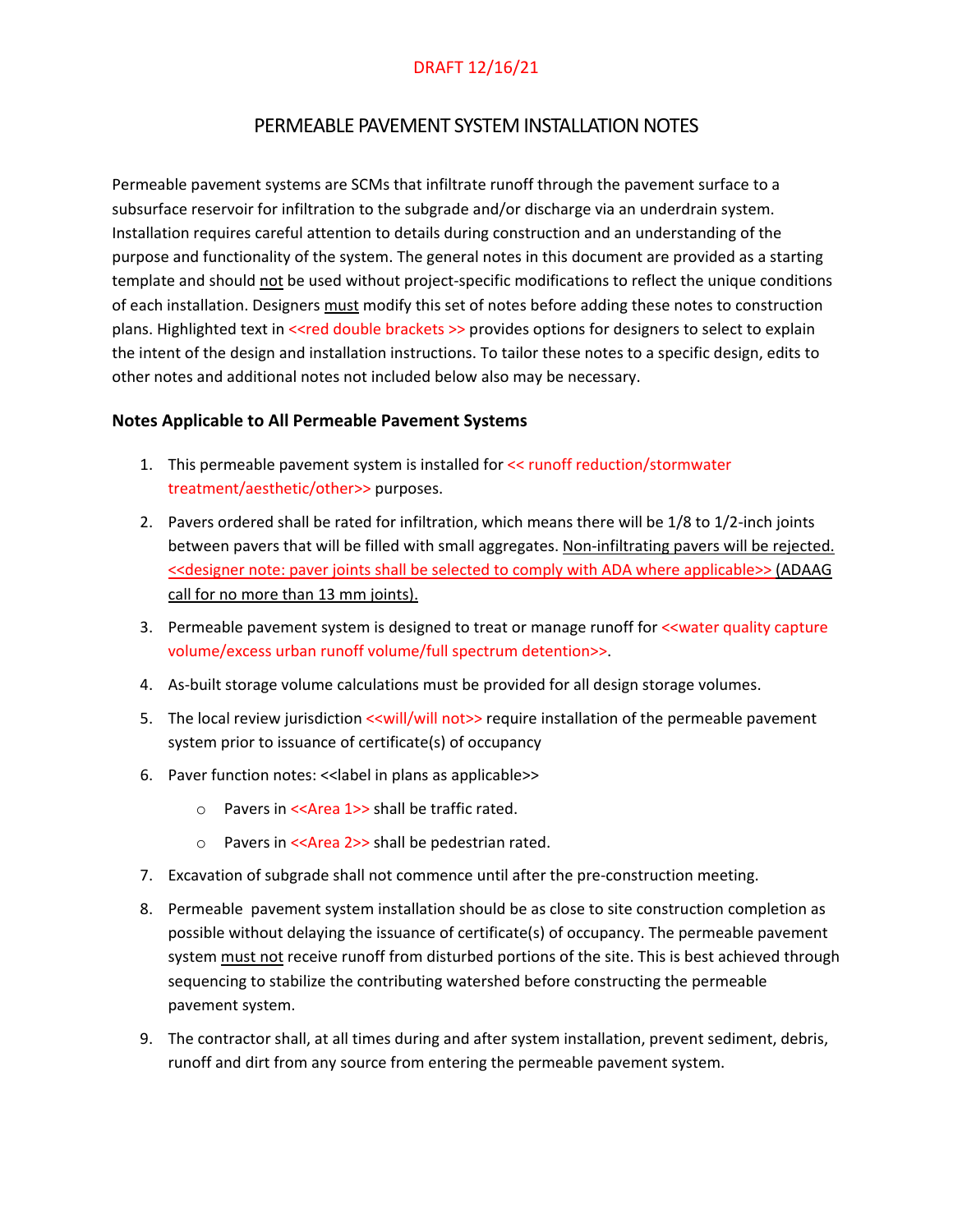- 10. Grading and compaction equipment used in the area of the permeable pavement system shall be approved by the engineer prior to use.
- 11. Geotechnical engineer shall review and approve subgrade prior to placement of aggregate layers.
- 12. For full and partial infiltration sections, geotechnical engineer shall review subgrade for overcompaction prior to placement of filter and aggregate layers.
- 13. For this <<Full Infiltration/Partial Infiltration>> permeable pavement system, subgrade shall be excavated using low ground pressure track equipment to minimize over-compaction of the subgrade.
- 14. Buildings adjacent to the installation have <<pedestrian access/vehicular access/no access>> off the installation area and << will/will not>> require temporary access during construction activities.
- 15. There <<are/are not>> utility poles in the paver installation area which will require protection and bracing for support during construction.
- 16. There <<are/are not>> landscape islands within the paver installation. Sleeves from the edge of the permeable pavement system to the landscape islands << will/will not>> be required for irrigation.
- 17. There <<are/are not>> light poles within the paver installation, sleeves from the edge of the permeable pavement system to the light poles << will/will not >> be required.
- 18. There <<are/are not>> underground <<water/sewer/storm drains>> located beneath the paver installations.
	- $\circ$  Separation from paver infiltration sections to gravel bedded utilities << will/will not >>>>>> required.
- 19. Adjacent building(s) <<do/do not>> have basements adjacent to the installation.
	- o Adjacent foundations << will/will not>> require waterproofing/drainage systems between permeable pavement system and building(s).
- 20. Adjacent concrete and asphalt paving <<does/does not>> require subgrade protection:
	- $\circ$  For lined permeable pavement systems: band asphalt edges with concrete curbing and attach liner to concrete.
	- o For unlined systems: install appropriate edge protection below paving depth as specified by protect geotechnical engineer <<cut-off wall/liner/underdrain>>.
- 21. All aggregates delivered for permeable pavement installations shall be washed (less than 0.5% by weight passing the No. 200 sieve).
- 22. Placement of the wearing course shall be performed after fine grading and landscaping in adjacent areas is complete. If the wearing course becomes clogged due to construction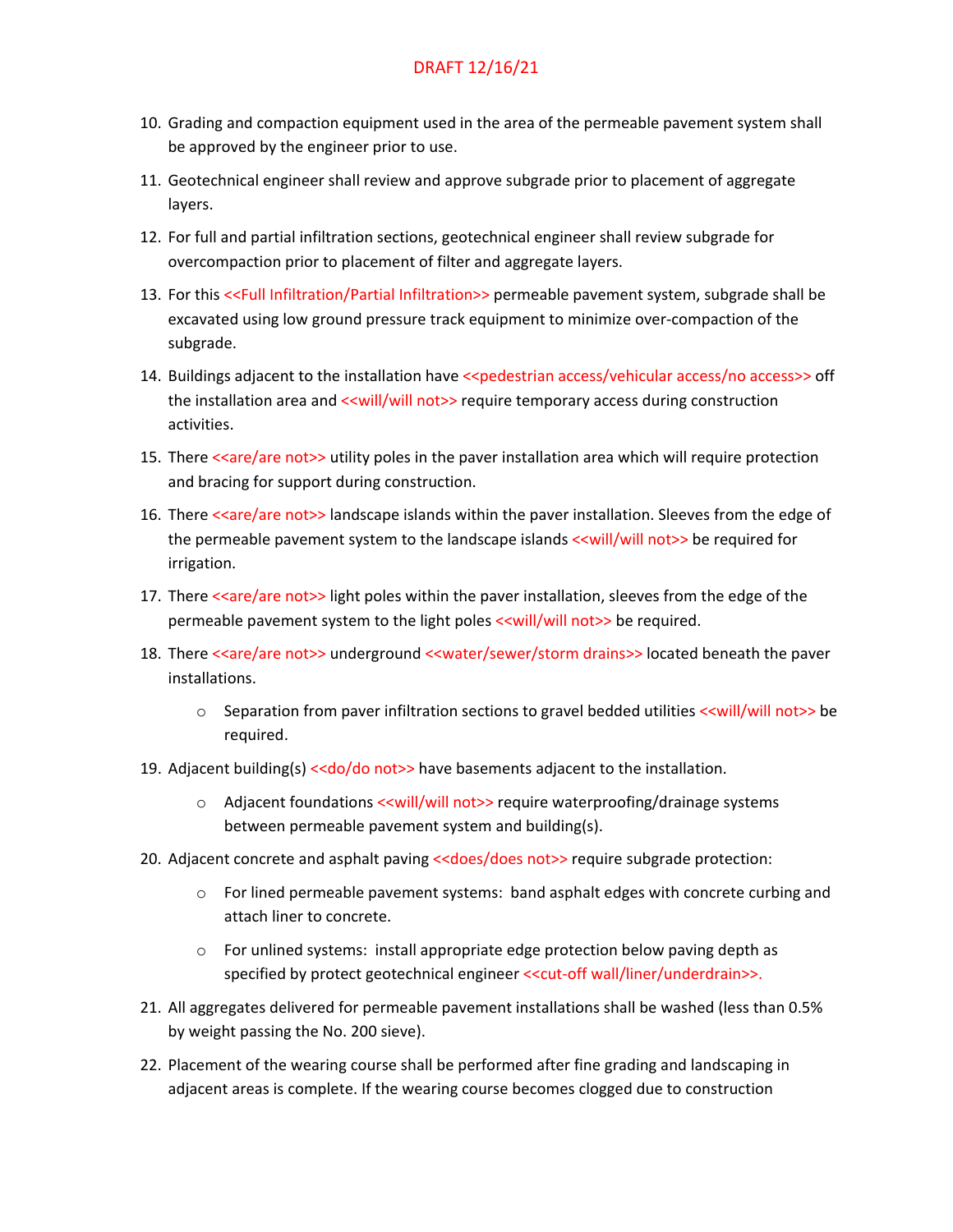activities, vacuum the surface using equipment appropriate for the level of clogging to restore the infiltration rate after construction is complete. Verify that the pavement surface has a minimum infiltration rate of 100 inches/hour using ASTM C1781 (ICPI).

- 23. The finish surface of the pavers shall be smooth and uniform. Paver unit-to-unit vertical offset (lippage) shall not exceed 1/8 inch. Changes in grades shall be made gradually. Prior to installing pavers, the surveyor shall blue top the finish grades, and the contractor shall mark a stringline along the face of all curbs. The finish curb height shall be uniform in accordance with the grading plans and details.
- 24. Pavers shall not be cut smaller than 40% of full brick size. Contractor shall provide matching color concrete collars around drains, cleanouts, manholes, and other features within the SCM as required.
- 25. Chamfer-cut paver edges to avoid sharp edges.
- 26. Loose materials shall not be stored on the permeable pavement area.
- 27. Pavers in parking areas/bike lanes shall use <<painted/colored paver brick>> striping.
- 28. Discharges onto the permeable pavement surface from concentrated flows from adjacent areas must be spread out as sheet flow to fully use the pavement surface. Avoid concentrated discharges to the permeable pavement system through grading to achieve sheet flow from adjacent areas and use practices such as level spreaders to transition concentrated flow to sheet flow.
- 29. Roof drains discharging onto paver surfaces should not:
	- $\circ$  Be installed to discharge vertically onto paver surface (to prevent joint washout)
	- $\circ$  Be installed greater than 6 inches from paver surface (to prevent joint washout)

#### **Notes Applicable to No Infiltration Permeable Pavement Systems**

- 1. Subgrade shall be raked and cleaned of all sharp debris (rolled with a magnetic roller prior to liner installations).
- 2. Subgrade shall be free of sharp edged native aggregates. If natural sharp aggregates are found when excavating, contractor shall consult with the geotechnical engineer on appropriate subgrade treatment prior to placement of the liner. Contractor <<shall /shall not>> overexcavate to prepare subgrade.
- 3. Compact subgrade to minimize settlement per geotechnical report.
- 4. Vehicles and construction equipment must not be allowed on the liner to avoid damage.
- 5. Place non-woven geotextile fabric (Mirafi 80N or equal) above and below the liner.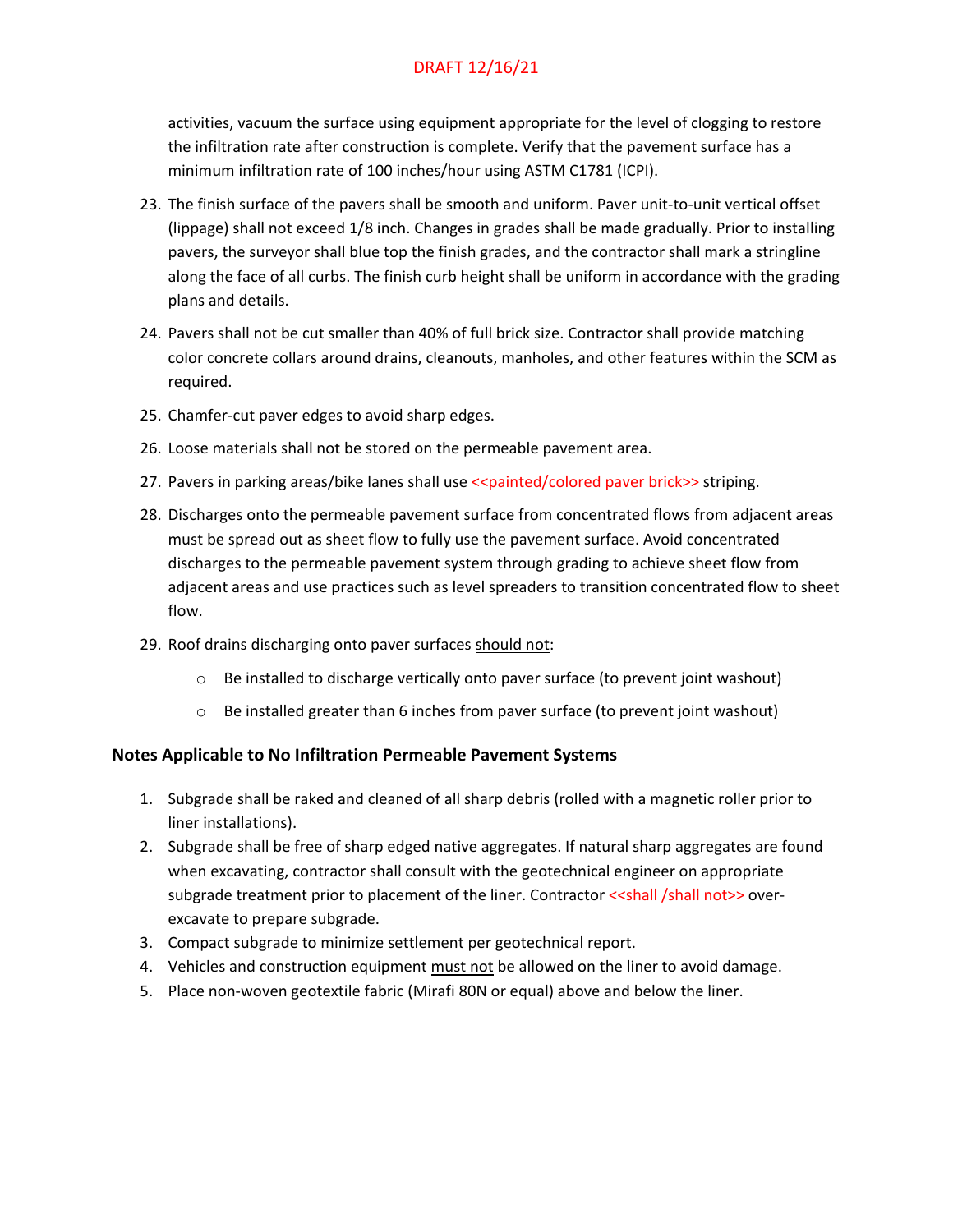# **Protection Notes to Minimize Clogging of Permeable Pavement System during Ongoing Construction Activities**

- 1. Provide educational signs around the paver installation area during construction to explain the function of the SCM, the need to avoid compaction of the area, and the need to manage pollutants in areas draining to the installation area. Educational signs explaining the function of the SCM and the need for pollutant management in contributing drainage areas to the general public are recommended following construction.
- 2. At a minimum, buildings surrounding the permeable pavement system should be erected prior to installation of the pavement, including framing, siding, floor and roof. The goal of delaying the installation of paver installations is to minimize the amount of construction debris, traffic, and equipment driving over the pavers that potentially could clog the infiltration ability of the system, resulting in degraded performance.
- 3. If buildings will be constructed concurrently to the pavement system installation or if there are gaps in construction sequencing at the site, then protect the permeable pavement system by implementing these protective measures::
	- a. Lay a mat of Mirafi s1200 over the permeable pavers. Use 3-inch nails of a diameter less than the paver joint width with large plastic washers to secure fabric at paver brick joints at approximately 18 inches oc.
	- b. Lay 3/4 inch 4'x12' sheets of plywood continuous over the paver system. Secure adjacent edges of plywood together with a 1-inch gap between adjacent plywood sheets.
	- c. After sod, landscape and construction traffic is no longer tracking debris around the site, plywood and/or Mirafi filter fabric should be removed.
	- d. After removal of the protective cover, the contractor shall vacuum the pavers clean of loose debris using appropriate vacuum equipment. If significant mud and contaminants have become hard-packed, it may become necessary to use a pressure washer at a low angle to the paver surface to knock out packed debris prior to vacuuming. Backfill paver joints with new clean material per manufacturer specifications prior to issuance of certificate(s) of occupancy.

### **Impermeable Liner/Geomembrane Installation Notes**

The intent of impermeable liners (geomembranes) is to prevent stormwater from entering the subgrade. The installation of the liner shall include the following:

- 1. The liner shall be prefabricated to the maximum extent practicable to fit the design configuration. Minimize field seams.
- 2. All seams (factory and field) shall be seam-welded per the liner manufacturer's recommendations.
- 3. Pipe penetrations through the liner should be completed with pre-fabricated boots that can be field-welded and attached with two stainless steel band straps per boot connection.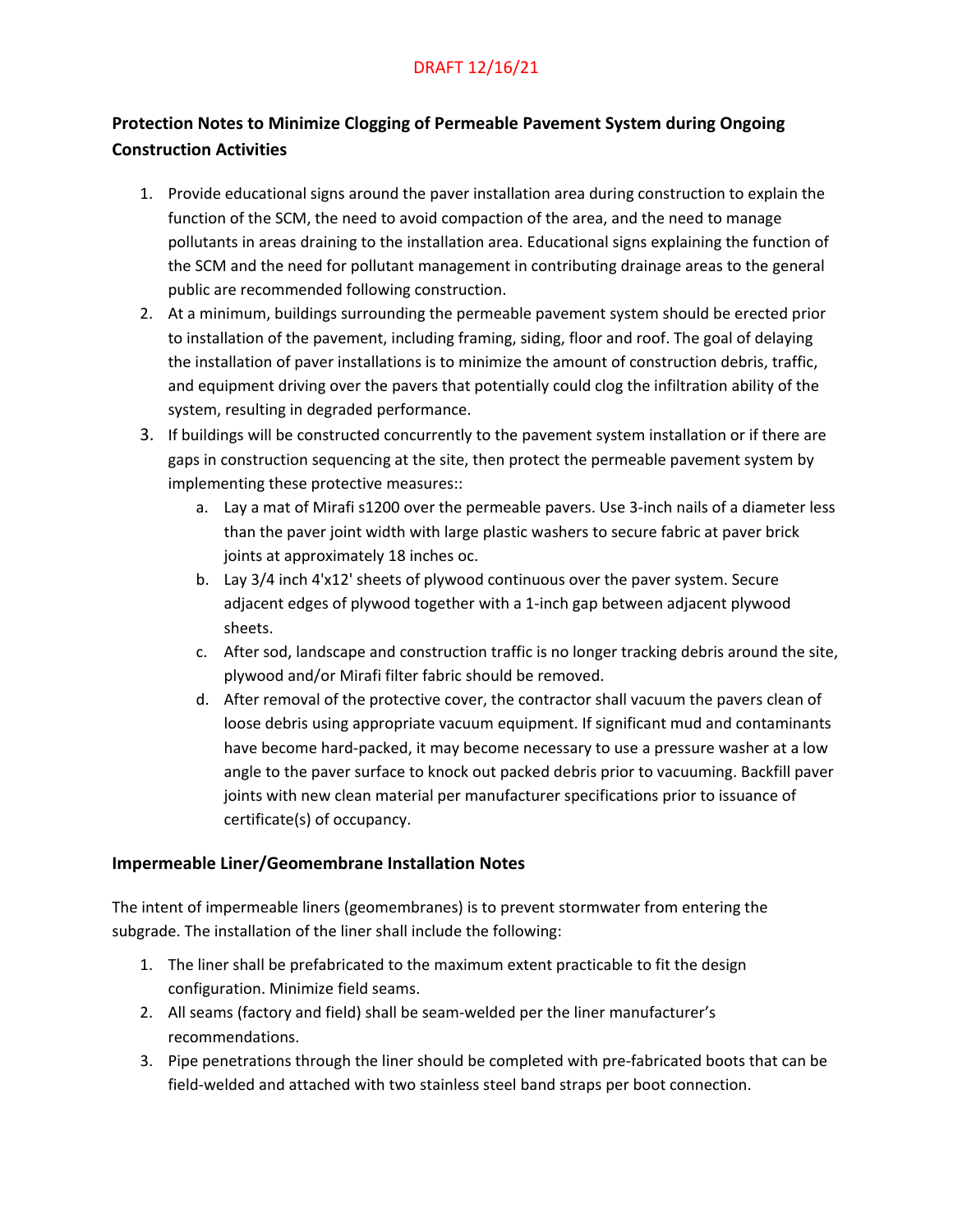- 4. At a minimum lay **S1200 below the liner and a S2400** above the liner to minimize the chances of damage to the liner from materials under or over the liner.
- 5. A layer with a minimum thickness of 15 inches of material must be placed on top of the liner prior to any vehicle driving on it. This is a critical to avoid damaging the liner. Aggregates should be placed proceeding from the edge of the liner inward. Avoid bobcat or other vehicle wheels from driving directly on and damaging the liner.
- 6. Liner shall completely encompass light poles and utility poles. Special details are required to allow occasional replacement without damaging liner system.

#### **Permeable Paver Maintenance Notes**

The primary maintenance requirement for permeable pavers is to clean the surface drainage voids. Fine debris and dirt accumulate in the drainage openings and reduce the pavement's infiltration capacity. It is natural for clogging to occur over time, but routine maintenance can reduce this problem. Property management should follow manufacturer and MHFD maintenance recommendations, including the following:

- 1. Inspection of the site should occur monthly for the first few months after construction. Then inspections can occur on a semi-annual basis, preferably after >0.5-inch rain events, when clogging will be obvious.
- 2. If the joints between pavers are not completely filled with aggregate to finished paver surface, additional filler materials will be required to keep pavers from shifting, settling or moving.
- 3. Regenerative air sweepers can be used for routine maintenance to restore permeability. Vacuum sweep ideally (1-2) times a year, properly disposing of the removed material. Add additional aggregate fill material made up of clean filler material per details as needed to prevent shifting of the pavers.
- 4. Replace damaged interlocking paving blocks as part of routine maintenance.
- 5. An active street sweeping program in the site's drainage area will also help to prolong the functional life of the pavement.
- 6. Keep pavement surface clean. Do not dump or store sand, chemicals, oils, petroleum products, debris, landscape materials, organic materials or any loose material on the permeable pavers.
- 7. Even though some loss in permeability is expected over the pavement system's lifetime, its longevity can be increased by following the maintenance schedule. Restricting the permeable pavement area from use by heavy vehicles, limiting the use of de-icing chemicals and sand, and implementing a stringent sediment control plan will prolong the system lifespan.
- 8. If after installation there are area(s) of settlement, these can be repaired by a qualified professional by removing pavers and adding additional aggregate to obtain a level finished surface. (Note: minor settlement areas should drain adequately through permeable pavement system). Leveling of the paving surface is primarily a visual, safety, and ADA conformance issue.
- 9. For winter snow removal, use equipment with rubber-tipped blades. For small installations, remove snow using a plastic shovels or similar equipment that will not scrape the pavement surface or dislodge pavers.